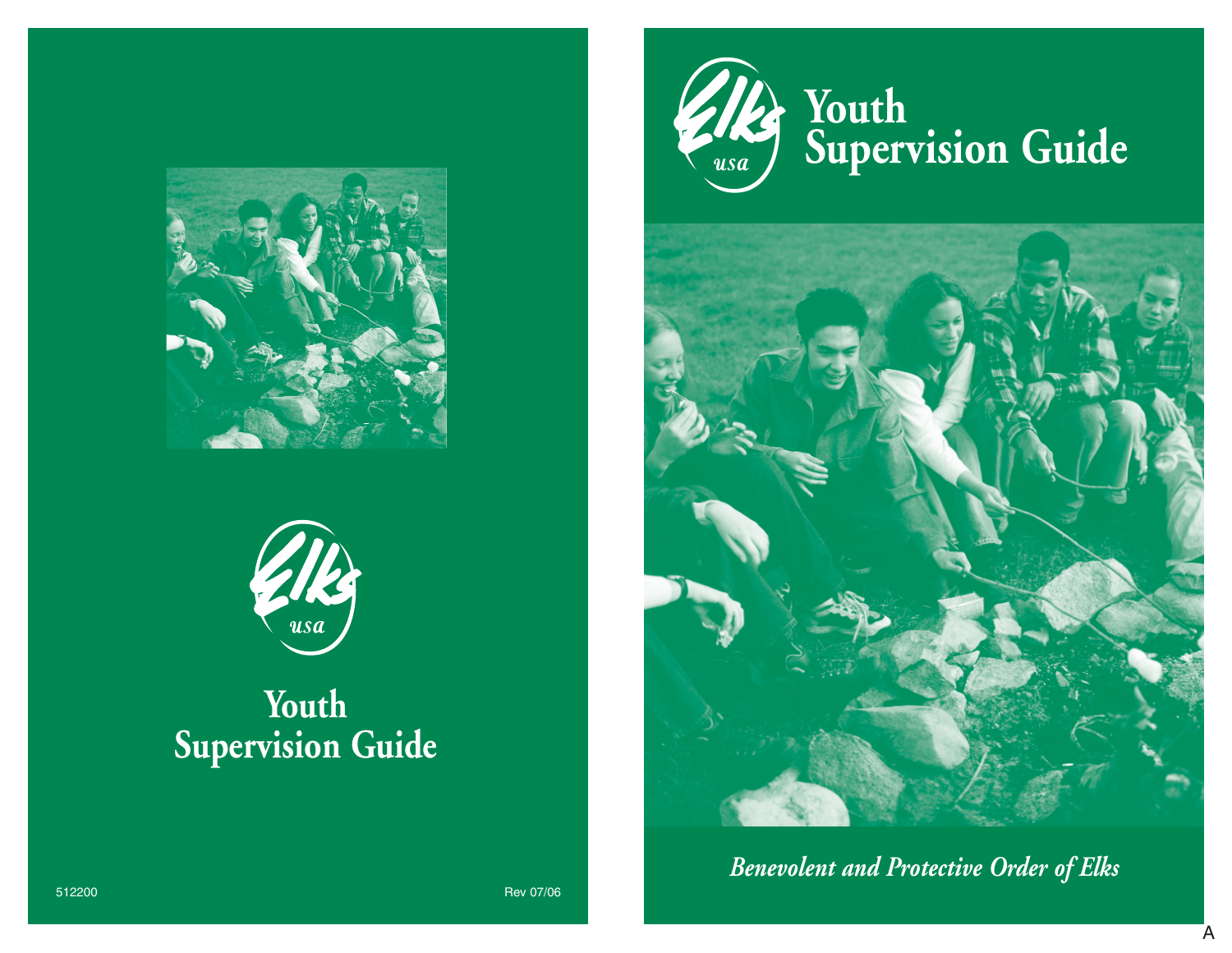# **MISSION STATEMENT**

It is the intent of the Elks to provide activities for our youth in a safe, structured environment and facilitate positive growth without drugs and adverse, destructive influences. The following policy is intended to provide information to local Lodges to protect our youth when interacting in Elks activities with other youth, leaders, volunteers and parents. We must be ever vigilant in the safety of our young people, aid in character development, recognize their many contributions and encourage them in maturing into tomorrow's citizens and leaders.

# **STATEMENT OF PHILOSOPHY**

Ongoing relationships with caring adults are one of the basic needs of today's youth. These relationships provide youth with guidance, support and a connection to the skills they need to succeed as an adult. By encouraging local Lodges in participating in youth activity programs youth have a great opportunity to connect with Elks mentors.

The Elks are proud of our involvement with the youth of our communities. The philosophy of sponsoring beneficial activities for education and enjoyment is an objective local Lodges should consider and implement. These guidelines intend to aid in this activity.

The Grand Lodge will attempt to assist local Lodges in the establishment of such programs but will not be responsible for monitoring or controlling such programs.

# **POLICY IMPLEMENTATION**

It is recommended that the Exalted Ruler appoint a Committee of his choosing for the implementation and oversight of this policy. He should identify the name of the Member or Members appointed to receive and investigate complaints. The committee would formulate procedures with respect to handling complaints.

All allegations of impropriety that are brought to the attention of the Committee will be investigated. The Committee will report their findings to the Exalted Ruler and the Elks Insurance Department. It is intended that the privacy of the persons involved will be protected.

It is recommended that all Officers and committee volunteers review this policy and sign an acknowledgement that they have read and received a copy. *(See Exhibit A)*

# **SUPERVISION AND CARE OF YOUTH DURING AN ELK ACTIVITY**

*The following is a list of recommended procedures each Lodge should follow.*

## *TWO ADULT RULE*

During an Elk sponsored youth activity, more than one adult must be present with a youth or a group of youths at all times during youth activities. For small group activities where one adult supervises one group, two or more groups are to meet in the sight and sound of each other.

#### *FOUR-YEAR-OLDER RULE*

The rule should apply at all youth activities. Adults supervising youth will be at least four years older than the oldest youth present. When college-age persons are participating in an activity with youth, they will be paired with another adult when they are with youth.

#### *HANDS OFF RULE*

Touching is prohibited either between the youth or between them and the Advisors. A handshake would be the only exception.

## *ALL NIGHT EVENTS*

Adults and youth will not share the motel/hotel rooms unless the adult is a parent of the youth with whom they share the room. Use of dorm rooms with a combination of youth and adults is acceptable when all persons sharing the room are the same gender.

#### *ALL NIGHT EVENTS WHEN MALE AND FEMALE ARE BOTH INCLUDED*

There will be separate sleeping area for males and for females for all overnight sponsored youth activities.

## *SHOWER TIMES*

When needed, separate shower times for the youth and adults shall be designated to prevent adults and youth showering together (example: in facilities such as the YMCA with open shower areas).

## *ADULT/YOUTH RATIO*

The adult/youth ratio recommended at ELK activities will be at least 1 to 5 for senior high youth and at least 1 to 3 for junior high youth.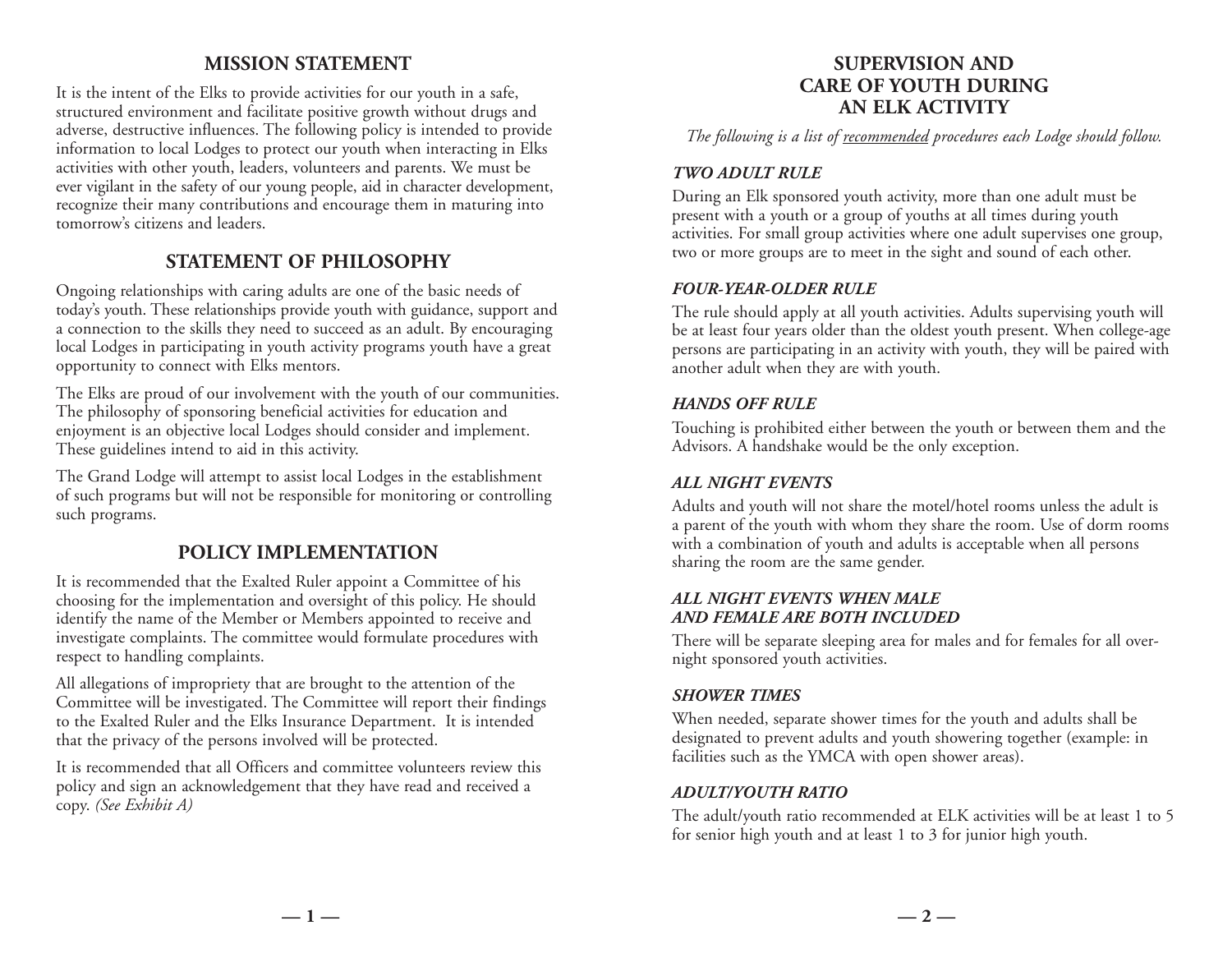## *MIXED YOUTH GROUPS*

When an ELK activity has both male and female youth members, there must be both male and female adults accompanying youth at the activity.

## *REQUIRED ADULTS AT WORK SITES*

There should always be at least two adults at each work or activity site with youth. For small activities where one adult supervises one group, two or more groups are to meet in the sight and sound of each other.

## *MEDICAL FORMS*

All youth participating in the Elks "Antlers" program must have a completed medical release form and completed permission forms. *(See Exhibit B)*

## *TRAVELING TO ANOTHER LOCATION*

When traveling to another location for the activity, no team member will be allowed to be alone with an adult from the host activity. This includes host officers, activity members, or homeowners. Likewise an adult team member is not allowed to be alone with a youth from the host activity.

## *LEADERS*

The local Lodge Committee will endeavor to review proposed programs to be conducted by the Lodge and determine training or experience needed by volunteers to conduct such programs in a safe and efficient manner. In all instances, the local Lodge must conform to any local, state or Federal laws, policies or procedures applicable to such activities including any requirements for background checks.

#### *TRAINING*

Training of leaders can be the result of the study of other organizations' protection policies and implantation of key elements of their policies. Many protection policies are found on line and provide a wealth of information. One such policy can be accessed through the www.Elks.org web site under Elks Youth Activities and Scouting.

## *PARENT AUTHORIZATION*

Written parent/guardian authorization can override the above listed rules. For example, a guardian can give permission for a certain youth to ride a specified distance with a specified adult when traveling to an ELK activity. If there is more than one guardian, all signatures are required. *(See Exhibit B)*

# **INVESTIGATION AND REPORTING OF INCIDENTS**

Incidents observed or reported involving allegations of inappropriate behavior by officers, volunteers or other participants should be reported to the appropriate official of the local Lodge if this person is not alleged to be the perpetrator of the inappropriate behavior. Such allegations should be investigated to establish basic fact. Such circumstances should be discussed with appropriate legal advisors and/or the Elks Insurance Department.

In this process, the protection of the children or youth must be paramount and appropriate. Privacy must be maintained.

#### *TALKING TO THE MEDIA*

Child abuse incidents are newsworthy to the public and the media. To the extent possible, preliminary allegations or facts should not be provided. If it is necessary to respond, the response should be made by a designated person who has received legal advice.

# **INSTRUCTIONS FOR USING THIS GUIDE**

Each volunteer should have a copy of the *Youth Supervision Guide*. The volunteer must sign the Acknowledgement form (Exhibit A) and return it to the lodge.

Each participating youth's parent must complete the *Parental Consent and Medical Authorization* form (Exhibit B) and return the form to the lodge.

The Grand Lodge has authorized Subordinate Lodges to make as many copies of Exhibits A & B as they may need.